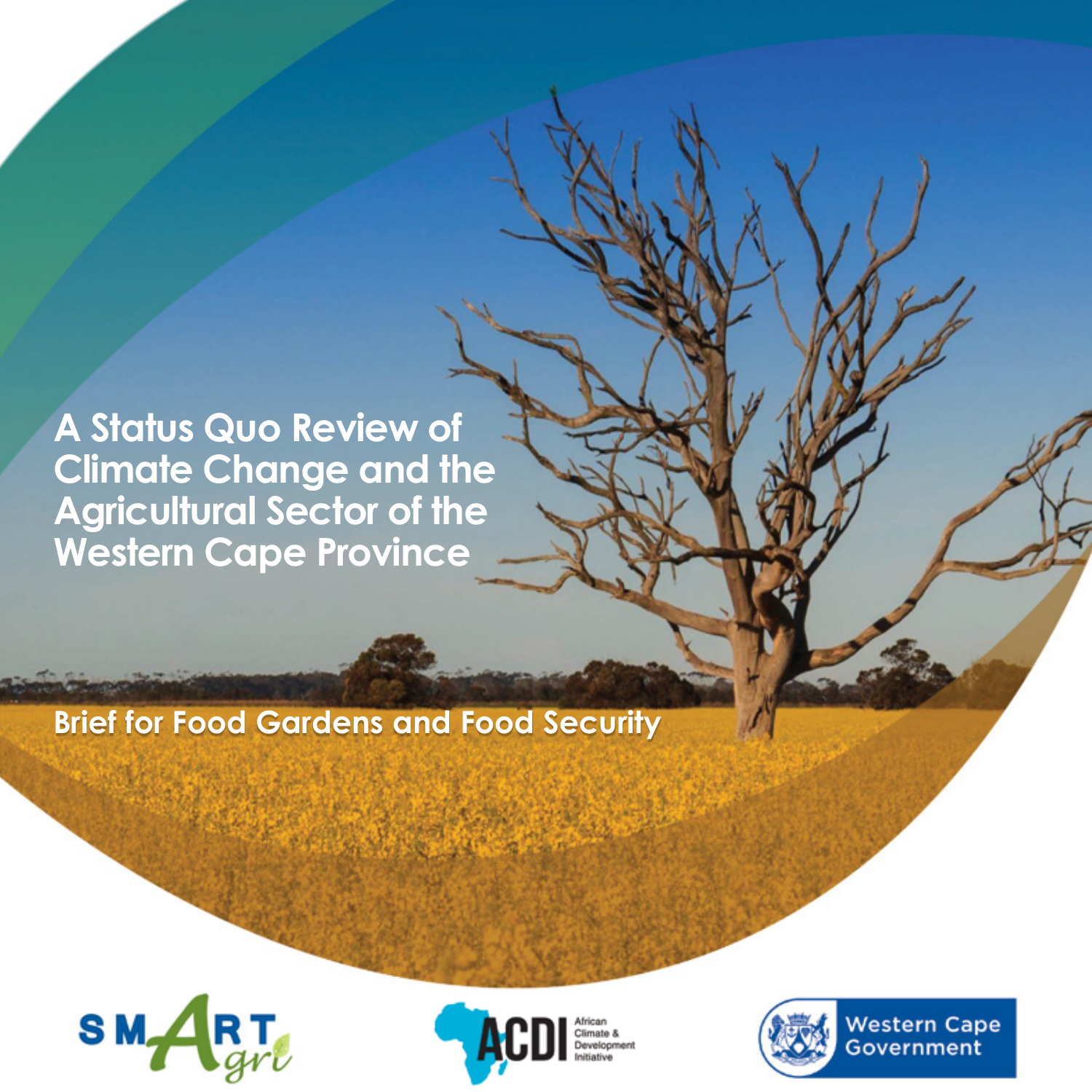

## **The SmartAgri project**

Smart Agriculture for Climate Resilience (SmartAgri), a two-year project by the Western Cape Department of Agriculture and the Western Cape Department of Environmental Affairs & Development Planning, was launched in August 2014. SmartAgri responds to the need for a practical and relevant climate change response plan specifically for the agricultural sector of the Western Cape Province. By March 2016, the University of Cape Town's African Climate and Development Initiative (ACDI) and a consortium will deliver a Framework and Implementation Plan which will guide and support the creation of greater resilience to climate change for farmers and agri-businesses across the province. The project will provide real and practical information and support, and inspire farmers in a manner which optimizes their decision making and ensures sustainability at a local level.

*This brief was prepared for those involved in community and home food gardens (with a focus on vegetables) and also addresses the topic of food security.* It summarises the findings of the Status Quo Review of Climate Change and Agriculture in the Western Cape Province. This study covers current climate risks and impacts and how these are expected to shift under a changing climate. It also considers how climate risks and impacts can be reduced and managed. This is approached in the context of provincial economic and social development goals, and careful use of scarce and valuable natural resources.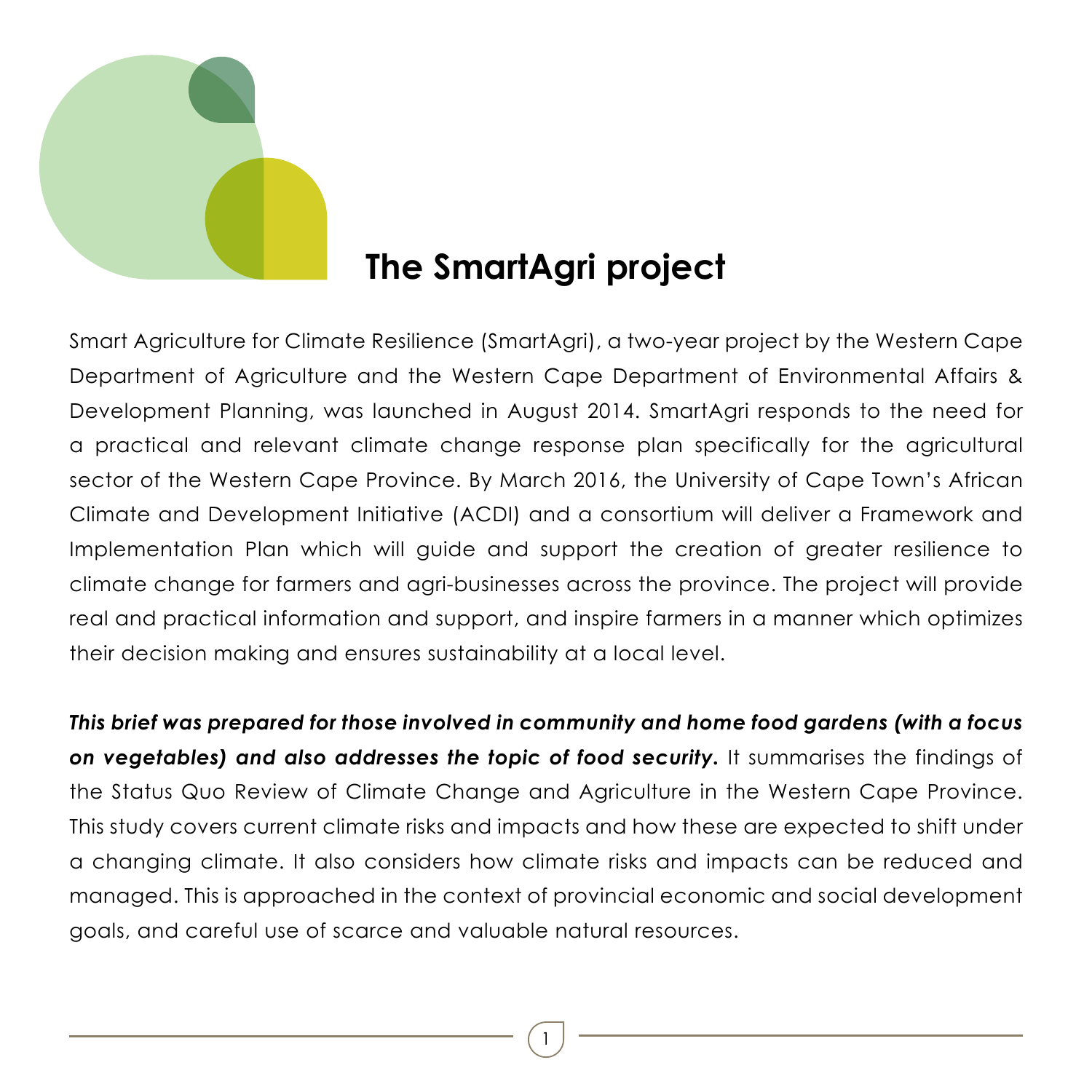# **Contents**

| The SmartAgri project                                                |    |
|----------------------------------------------------------------------|----|
| Climate Change in the Western Cape                                   | 4  |
| Food security and the food system                                    | 6  |
| The role of community and home food gardens                          | 7  |
| Climate change risks and impacts on food garden vegetable production | 8  |
| Key actions which food gardeners can implement                       | 10 |
| Key actions for government, NGOs and CBOs                            | 12 |

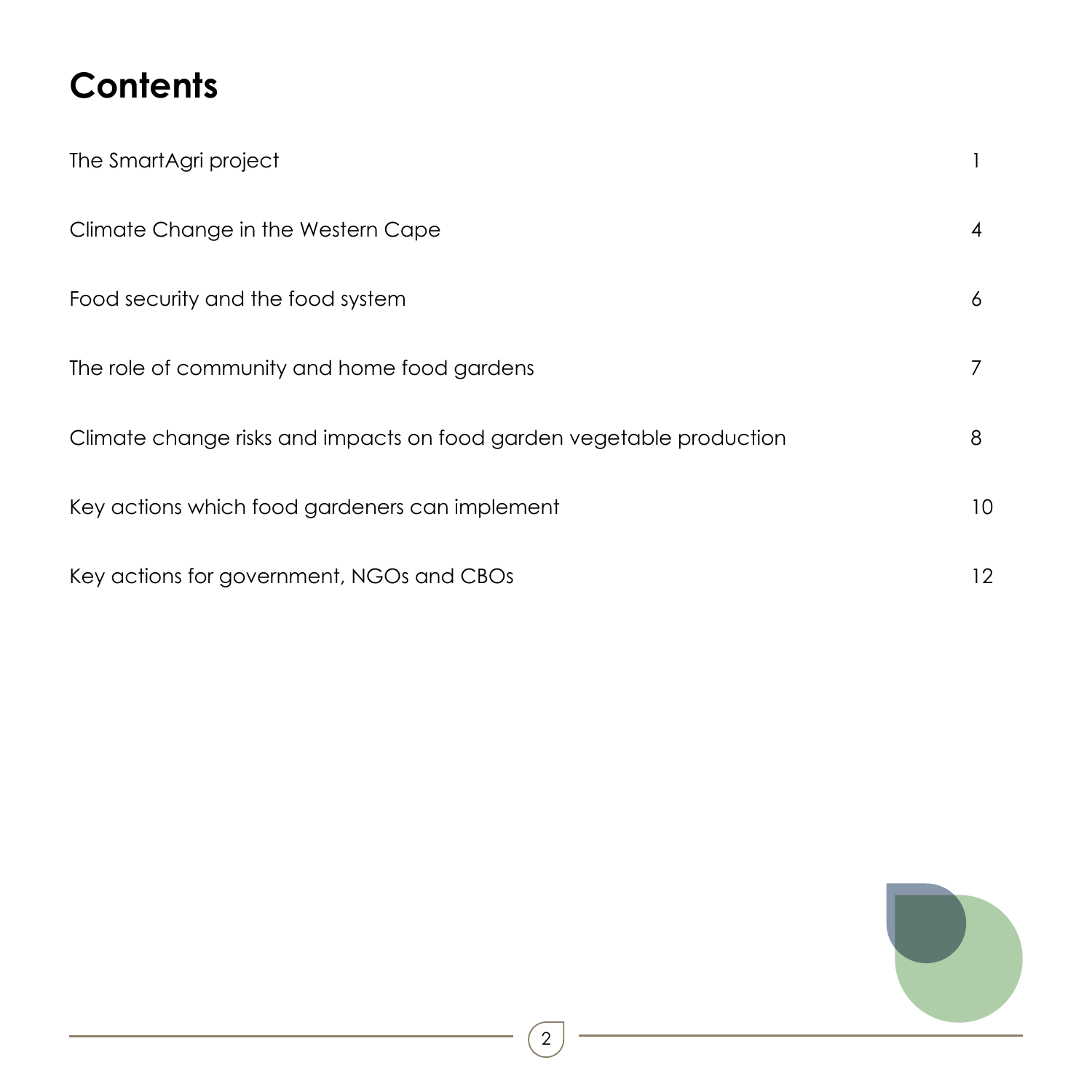## **Community and home food gardens**

Food gardens have been established in a wide range of local climates and soils. Many occur in very sandy and nutrient-poor soils, or in rocky soils, making it more difficult to manage these gardens and achieve good production levels. Water for irrigation is often sourced from municipal supply systems (an expensive source of water), but also from rainwater harvesting tanks, wells and groundwater. Usually, manual watering or simple irrigation systems are used. Since most food gardens focus on vegetables, the required growing conditions depend on the crop and the seasons of planting and harvest. Local conditions also determine the types of pests and diseases that may become problematic.

While food gardens exist across the Western Cape and are established for various purposes, they are concentrated in areas with high levels of food insecurity i.e. City of Cape and southern parts of the West Coast, Ceres-Witzenberg area, Swellendam-Riversdale area, Little Karoo, Southern Cape and southern parts of the Central Karoo.

How will the climate of these areas change into the future?

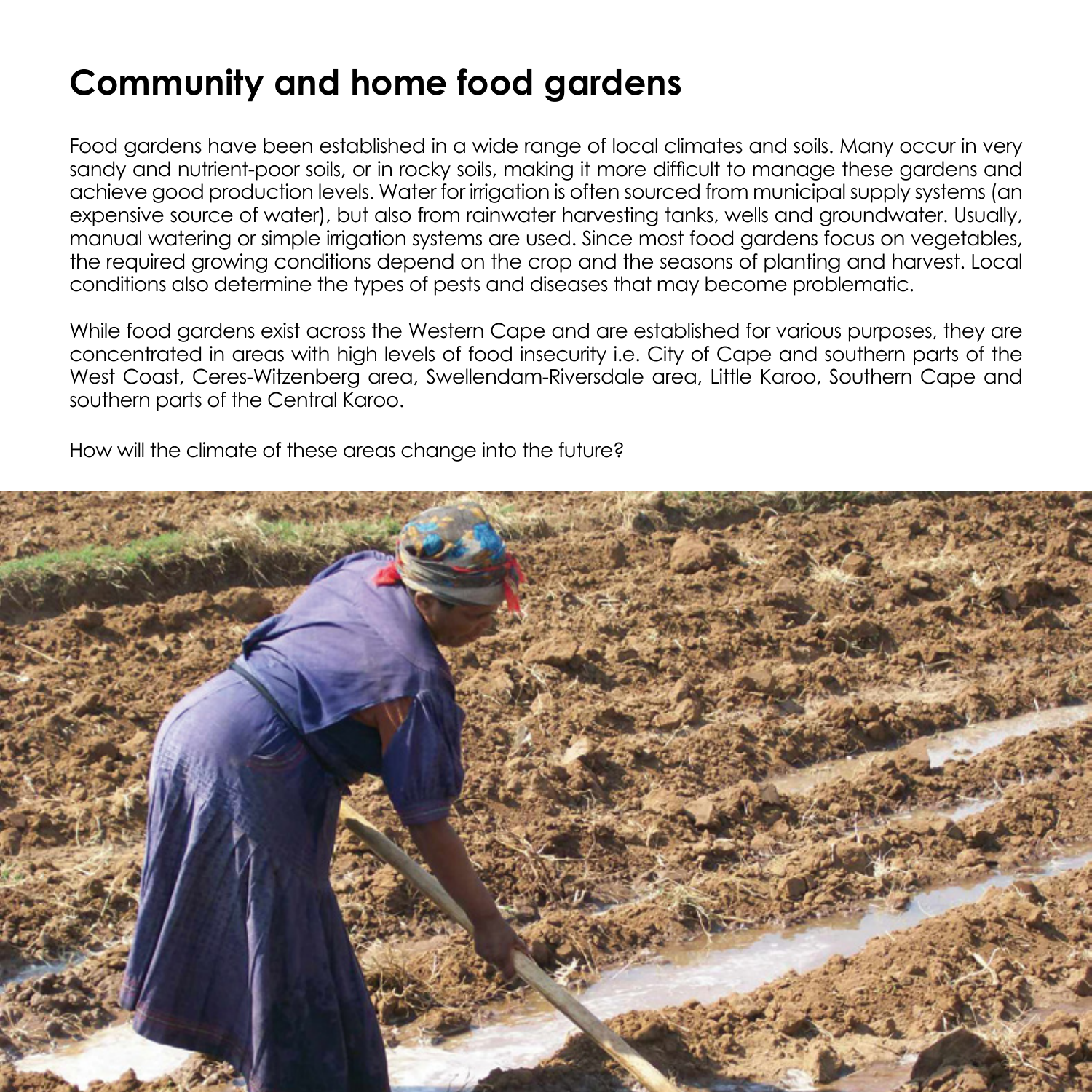## **Climate Change in the Western Cape**

As a result of global climatic changes, the Western Cape faces a warmer future. This poses serious threats to food production in the province. Changes in annual rainfall as well as changes to the spatial distribution, seasonal cycles and extremes in rainfall are also likely, even if the extent and direction of these changes are still uncertain. The SmartAgri project is focusing on the planning and preparation needed in the agricultural sector in order to deal with this threat over the next 10–40 years.

It is highly probable that the western parts of the province will experience continued warming and reductions in winter rainfall. An important change in the climate system involves the shifting of the rainbringing frontal storm tracks further south during winter. However, the influence of the mountains and ocean will lead to more complex results at local level, particularly for rainfall. Thus, in some regions, either increased or decreased future rainfall are possible. In the eastern parts of the province, some climate models show a possibility of increasing annual rainfall. Another aspect is the possibility of a shift in the seasonal distribution of rain, with more rainfall falling in autumn and/or spring.

Already, the weather data shows that warming has occurred (on average approximately 1.0 ˚C over the last 50 years), particularly in mid- to late summer. There has also been a decrease in annual rain days, particularly in autumn, and an increase in rain days in spring and early summer. As yet, there are no detectable trends in total rainfall during the winter season or annually.

Future increased temperatures are almost a certainty. The greatest increases are likely to be inland and the lowest increases along the coast, indicating a moderating effect from the oceans. Expected increases in mean annual temperature for mid-century are in the range of 1.5 °C to 3 °C. Both maximum and minimum temperatures will increase leading to increased heat stress for crops.

The Western Cape experiences regular flooding events, droughts and heat waves. These events have had significant impacts on farmers and food gardeners. Floods are the most common problem, causing the most damage and costs for response and recovery. An increase in extreme rainfall events is likely in the core of the winter season which could increase the risk of flooding in future. This is especially concerning for the Cape Flats area, where the high water table already leads to regular flooding in the winter following heavy rainfall.

Heat waves are expected to become more frequent. Figure 1 shows the monthly number of days exceeding 32 °C for Cape Town International Airport (representing the greater Cape Town area), and days exceeding 36 °C for Malmesbury, as well as projected changes in the same statistic for mid-century. This shows that under current climate, very hot days occur in the late summer months and that, under climate change, such occurrences will increase in future.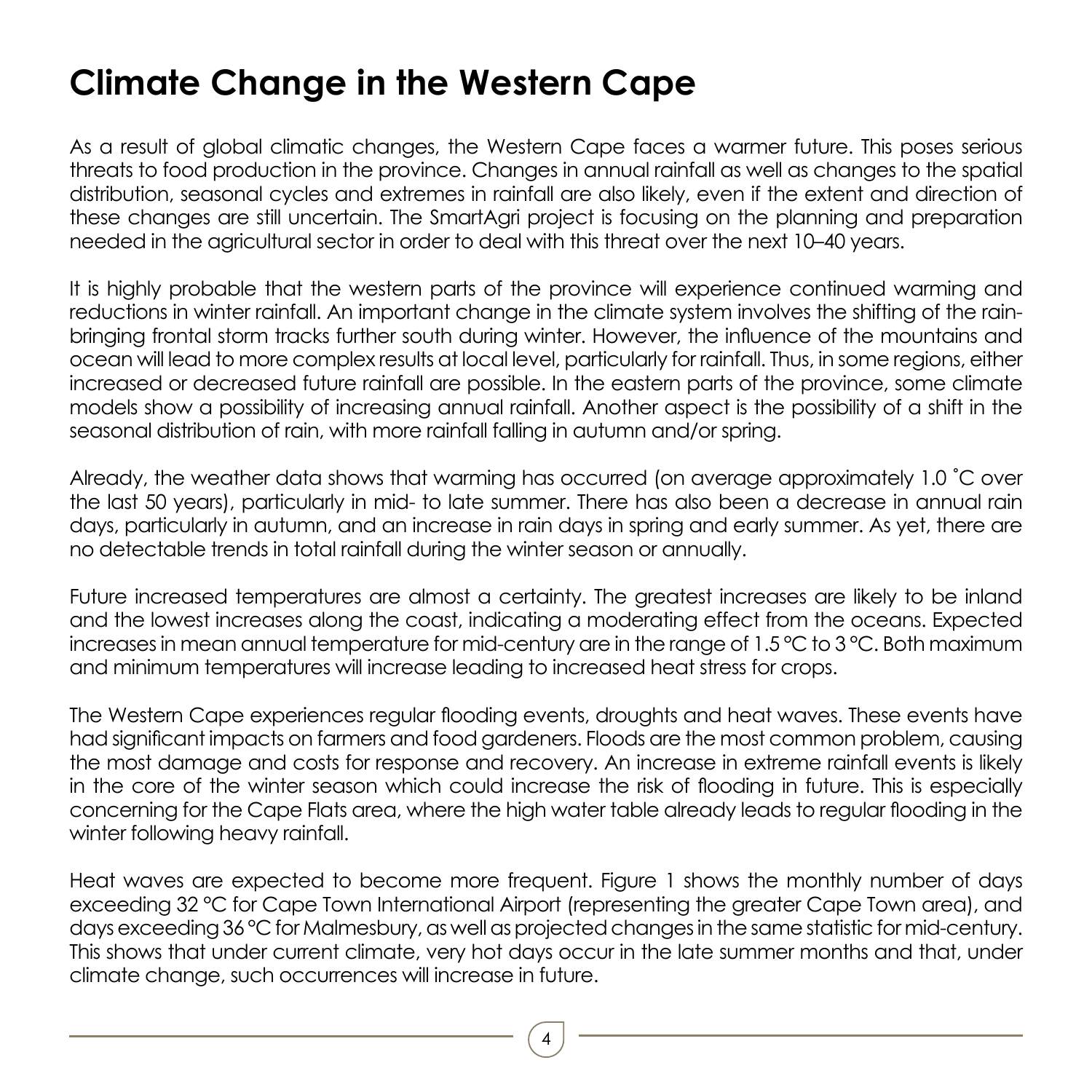#### CAPE TOWN INTNL. AIRPORT (altitude 42m)





Figure 1. Observed (grey) and projected possible range of increase (red) in the number of hot days (> 32°C) per month for Cape Town International Airport weather station, and the number of hot days (> 36°C) per month for Malmesbury. Projections are for the 2040 – 2060 period and based on 11 different climate models. Height of the grey bars indicates median number of hot days from observed historical climate records. Red bars indicate the range of projected increases in number of hot days (10th to 90th percentile range) in addition to the observed (or current) values.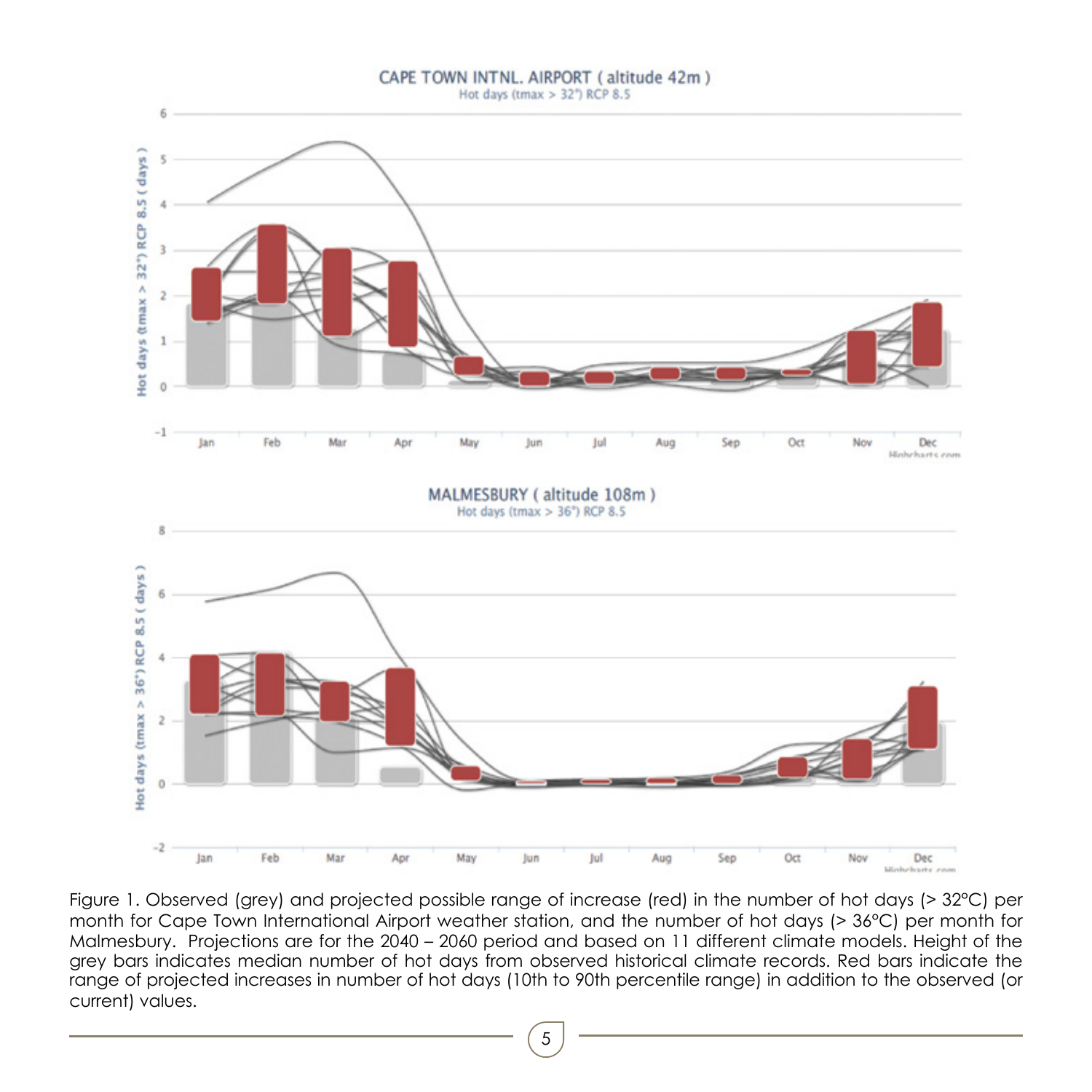## **Food security and the food system**

Food security can be divided into four elements: food availability, food access, food utilisation and food stability. In the Western Cape (as for South Africa as a whole), food is always available, either grown in the province or imported from other regions. Almost everyone in the province purchases most of their food from a range of shops, markets, informal traders and fast food outlets. This means that income plays a major role in determining food security at household level. Access to sufficient and nutritionally diverse food is mostly limited by food prices. Food price shocks are caused by international food price fluctuations and weather disasters, as well as local market conditions leading to price spikes. Low local grain yields cause grain prices to rise sharply, and this leads to price increases in many foods such as bread, cereals and chicken.

South Africa is undergoing a 'nutrition transition' where stunting, wasting and undernutrition in young children is occurring alongside increasing levels of obesity and overweight in older children and adults. Some of these changing dietary patterns are due to urbanisation, the expansion of supermarkets and the availability of processed foods high in salt, fat and refined sugar.

A recent large-scale survey of household food security in South Africa indicated that, on a household level, 45.6 % of the population was food secure, 28.3 % were at risk of hunger and 26.0 % experienced hunger (were food insecure). While the Western Cape reported the highest rates of food security (57.9 %), 25.6 % of study participants were at risk of hunger and 16.4 % experienced hunger. A varied diet is needed to ensure an adequate intake of essential nutrients. A low dietary diversity has also been associated with low weight and stunted growth. In the Western Cape, 28.2 % of study participants had a low dietary diversity. Greater dietary diversity is generally associated with increased economic development.

There is a perception that food insecurity is more common in rural than urban populations but research indicates that this is not the case. In urban areas, however, food availability is seldom the key factor contributing to undernutrition. The urban poor are exposed to both acute and chronic problems of food access – often on an ongoing basis. It has been found that 68 % of the poor community in Cape Town are severely food insecure.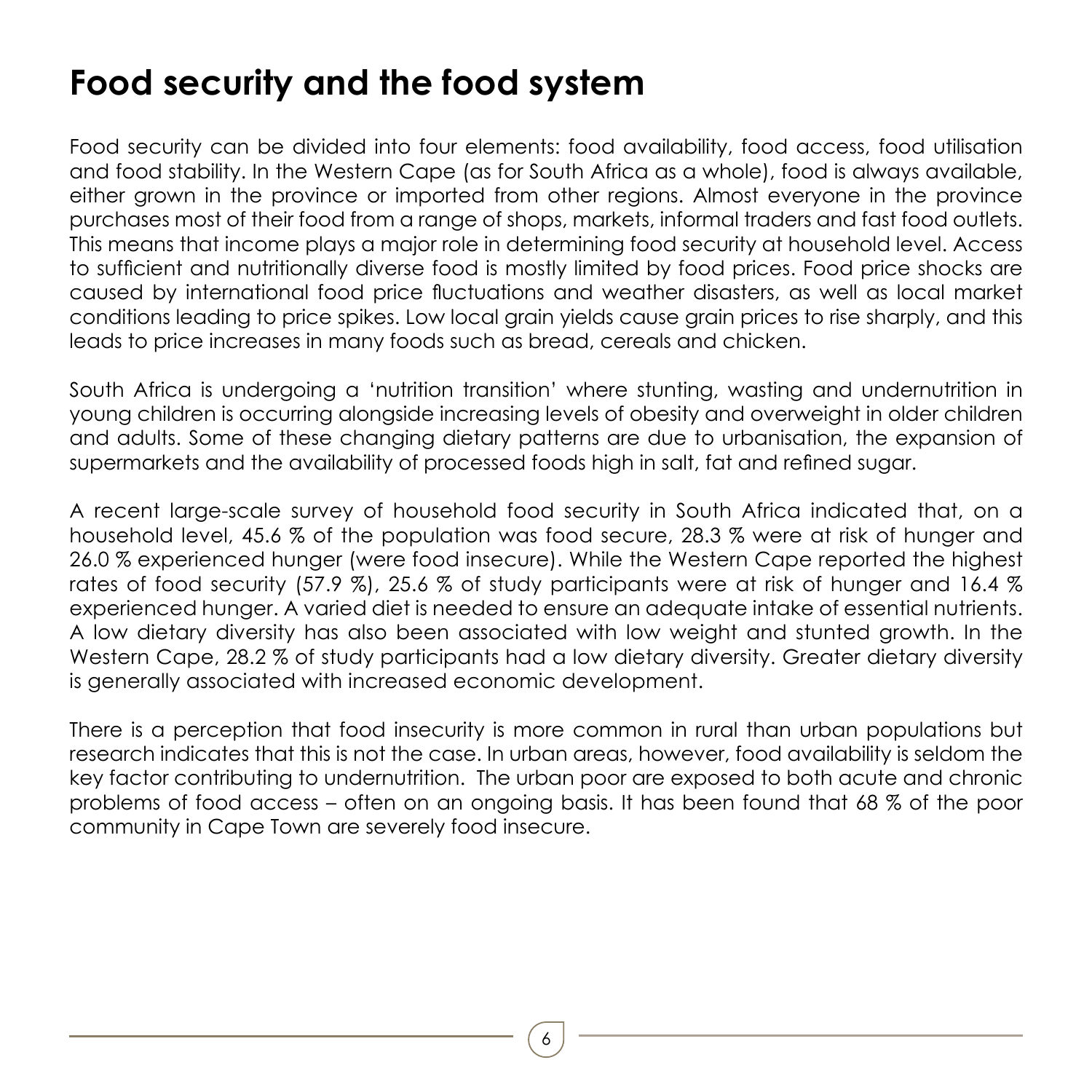#### **The role of community and home food gardens**

There has been a strong drive to help communities and households to establish food gardens, particularly in densely populated urban and peri-urban areas, but also in impoverished rural areas. These gardens are intended to contribute to household food security of poor communities. Many of these community garden projects are supported by provincial and national government departments, non-governmental organisations (NGOs) and community-based organisations (CBOs). However, there is also an increasing number of middle income households choosing to create food gardens as part of a healthy lifestyle choice, particularly in the Western Cape, where they appear to be the majority.

Research has shown that the participation rates of urban agriculture by poor households in Cape Town (5 % of households in 2007) and the province (2 %) are still very low in comparison to other provinces (e.g. 64 % in the Eastern Cape) and other large southern African cities (22 %). Some of the reasons why food gardens are so limited in poor urban communities include issues of land tenure, lack of available spaces, theft and gang violence, lack of time, lack of financial resources to buy inputs, and insufficient access to training and support.

The contribution of food gardens to household food and nutritional security needs more scientific investigation and research in relation to the urban and rural context. However, it appears that the primary benefit lies in the provision of healthy fresh vegetables with high nutritional value (e.g. spinach), as a supplement to the food that is purchased, and a greater awareness of the importance of dietary diversity and nutrition. In cases where surplus vegetables are produced, they can be sold to neighbours or informal markets, thus providing an additional source of household income.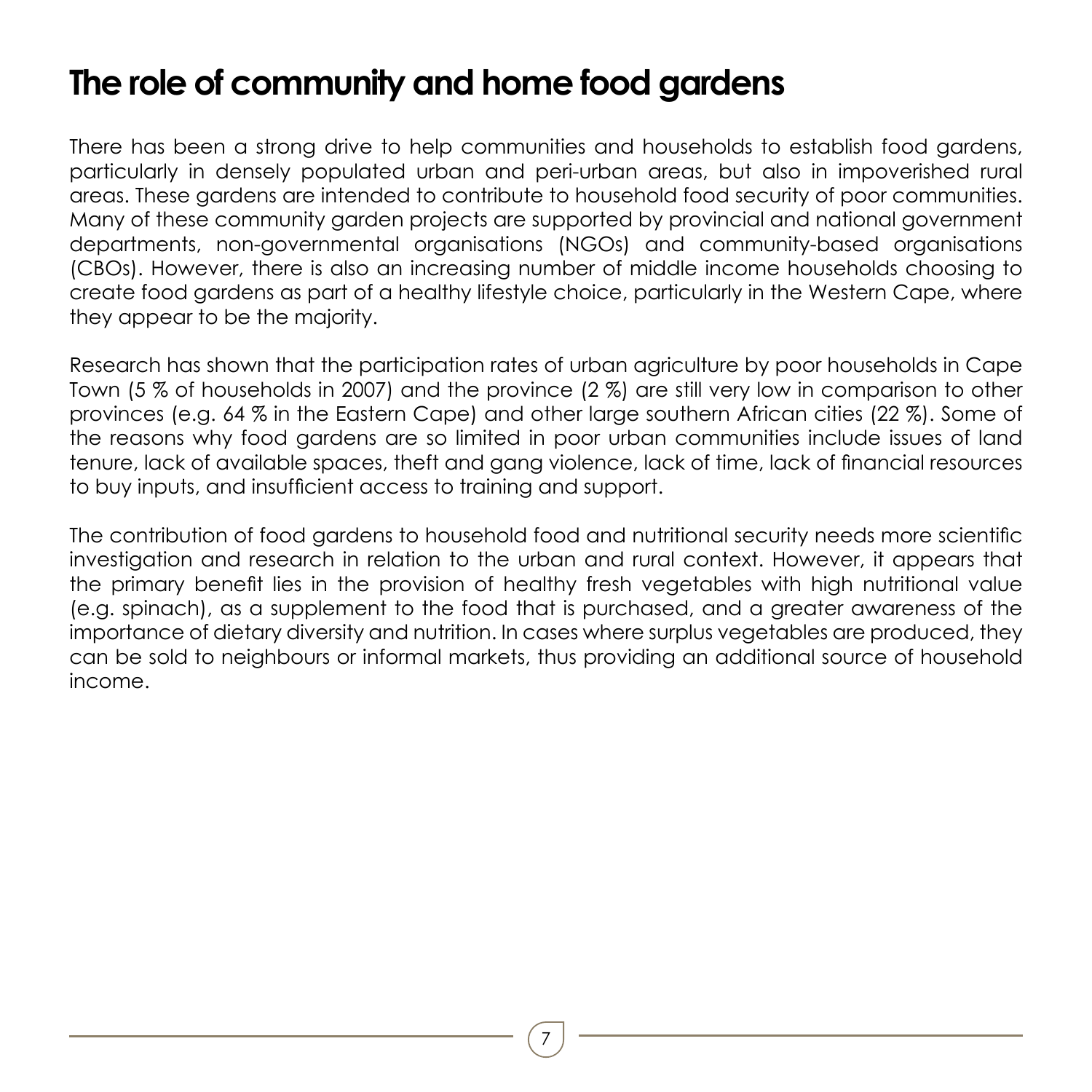#### **Climate change impacts on food garden vegetable production**

Climate change will impact directly on food gardens through the resources that are needed (land, soil, water), changing threats of pests and diseases during plant growth and after harvest, the changing risks of extreme weather events, and sea level rise (in some areas).

In many urban areas there is fierce competition for land between housing needs and developers. Patches of land that are used for gardening are often sandy or rocky and infertile, and growing vegetables in such poor soils is challenging. In the future, access to more fertile soils for food gardening will become increasingly difficult as the value of land rises in response to scarcity, and good agricultural land in areas less negatively affected by climate change will become less accessible to poor communities.

The need for added soil nutrition (in the form of compost and organic fertiliser) is expected to rise with rising temperatures. Warmer soils lose their fertility more quickly than cooler soils. An additional threat to soils is the projected increase in heavy rainfall events, which can wash away the topsoil. Good soil management and conservation, including practices such as mulching, is a very important component of adaptation to climate change.

Across most of the Western Cape, water resources are already stressed. Climate change is likely to increase this stress through increasing evapotranspiration, more variable rainfall and increasing crop water demand. Food gardeners in the Western Cape are already relying on irrigation in some form or another, and will be increasingly less able to rely on predictable rainfall. The amount of water needed daily per plant will increase. Production methods should focus increasingly on maintaining a continuous organic soil cover. This not only protects the soil physically from erosion and contributes to fertility management, but also reduces the evaporation of water from the soil.

One of the most difficult challenges facing food gardeners is how to prevent and manage outbreaks of pests and diseases. These include belowground pests (e.g. cutworm, moles and dune rats), and aboveground pests (snails and slugs, caterpillars, red spider mite, aphids, mealybugs, beetles and weavils, amongst others). Diseases such as downy mildew and black spot, amongst other, can also cause major damage, such as downy mildew, black spot and other fungal diseases. Commonly grown vegetables such as potatoes and tomatoes are susceptible to many threats.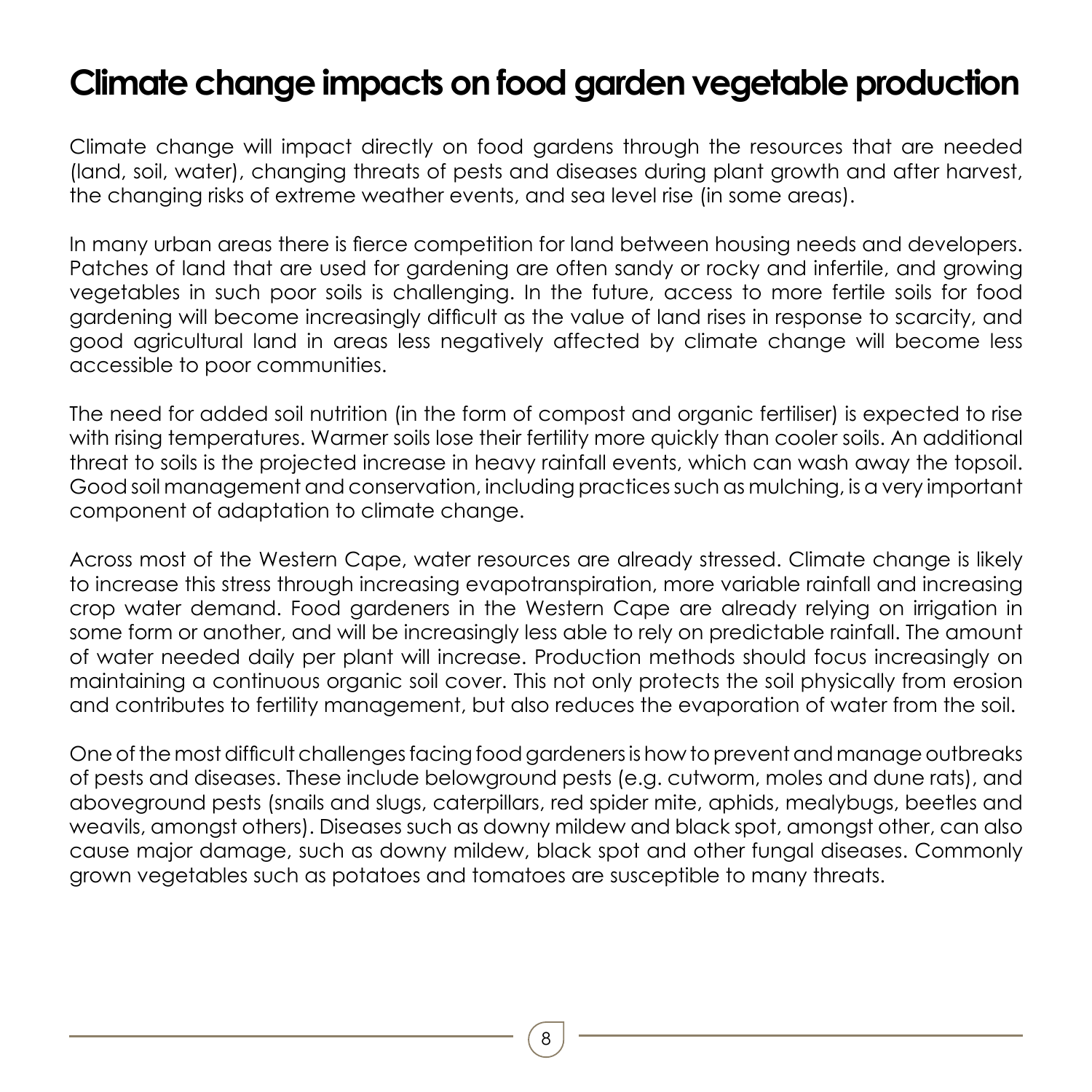Increases in temperature, changes in rainfall amounts and seasonality, and higher humidity at critical times, caused by climate change, could increase the frequency and intensity of pests, diseases and weeds, leading to crop losses. Winters in the Western Cape are wet with mild temperatures, and are conducive to the development of a wide range of plant diseases. Gradually increasing winter temperatures are likely to allow some of the diseases to become even more problematic. It is also suggested that high rainfall during spring and early summer will have a pronounced effect on the invasion of weeds, and pests and diseases could increase their numbers more quickly in this period. In addition, some pests and diseases can be expected to become established in areas where they do not currently occur, and species not currently encountered in the Western Cape could migrate here from the north-eastern parts of South Africa as the climate changes. The costs associated with plant protection can thus be expected to increase.

Warmer and more humid conditions caused by climate change could cause freshly harvested produce to rot more quickly. This is particularly problematic for poorer communities who have limited access to cold storage facilities.

One of the most important risks of extreme weather to food gardening is heavy rainfall and flooding, often combined with driving winds. This is attributable to a number of factors which include the high water table in some areas (especially the Cape Flats), lack of drainage infrastructure in informal settlements, and the highly exposed nature of many of these gardens in areas with few trees and other plant cover. Climate change is also leading to sea level rise, which will increase the risks of flooding in some areas. The climate projections show that more heavy rainfall events can be expected across the province in future.

Another area of great concern is the threat of reduced access to water during droughts, or the increasing cost of water associated with the increasing scarcity expected in the Western Cape. Especially in the western parts of the province, decreasing rainfall is expected, which, together with increasing temperatures which cause greater evaporation, and this could reduce the supply of water to rural and urban users. It is to be expected that the cost of municipal-supplied water will rise, affecting the many food gardeners who rely on this source of water. Water quality is also becoming a challenge in some areas where urban pollution is impacting on groundwater.

Very hot temperatures and prolonged heat waves are projected to become more frequent and more intense in future. This poses a threat to many aspects of vegetable farming, since it disrupts the timing and speed of growth and reproductive processes (e.g. seed germination, fertilisation, time to harvest). Some produce, such as tomatoes, are also prone to suffering sunburn when extreme temperatures are experienced. Generally, the quality of produce is often compromised and it does not last long after harvest.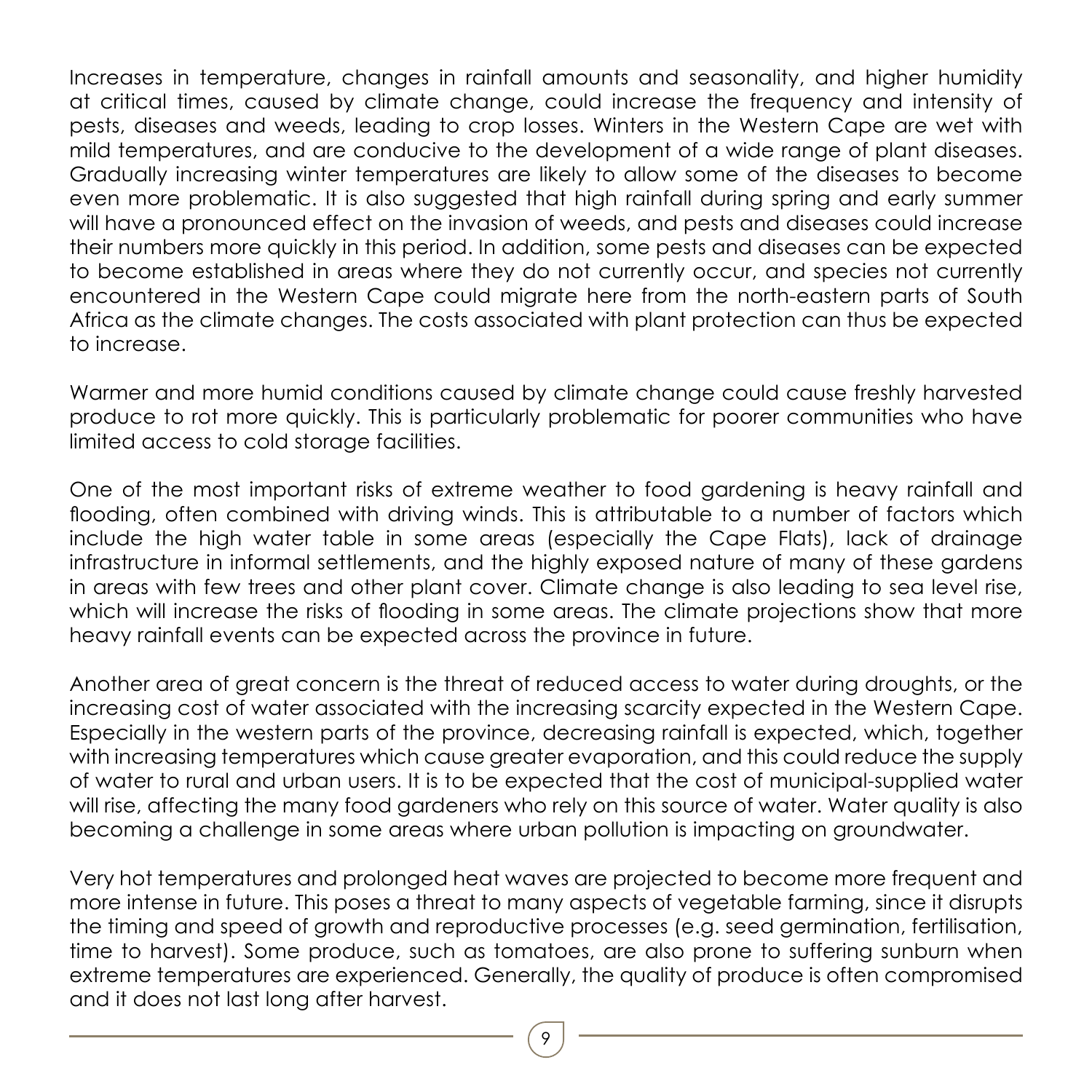## **Key actions which food gardeners can implement**

What are key actions which community and home food gardeners can take to be able to respond effectively to existing climate risks and projected climatic changes? The following priorities can be highlighted:

**1. Best practice management of soil resources.** An organic approach to soil management can be highly suited and beneficial, since working with nature provides resilience to stressful conditions. This means that a permanent layer of organic material (mulch, or compost made from organic kitchen and garden waste) should always cover the soil. This provides nutrients, increases positive biological diversity within the soils (e.g. organisms which can increase soil fertility and control pests), and results in less water being lost through evaporation. Organic production is well suited to poorer communities since input costs are lower. Another important aspect is the establishment of a drainage system (even a simple system can be very effective) and good preparation of soils, before the crop is sown or planted.

**2. Management of pests, diseases and weeds.** The benefits of good crop rotations, as a way to manage pests, diseases and weeds, are well-known. In addition, gardeners should increase the monitoring of pests and diseases in order to take early steps to prevent whole-scale outbreaks. As far as possible, natural predators (e.g. ladybugs) should be encouraged to keep crop pests in balance. In some cases is may be necessary to use targeted chemical interventions, and there are now good organic products available for this purpose. Any new pests or diseases should be discussed with extension officers, non-governmental organisations (NGOs) and community-based organisations (CBOs) working in this area.

**3. Use non-municipal and sustainable sources of water and innovate with simple irrigation systems.**  Food gardens can be irrigated using tanks for rainwater harvesting, preferably also connected to roofs. Other possible sustainable sources of quality water should be investigated, for example 'grey' water, as long as it is clean enough for use on vegetables. Water quality should be carefully monitored in areas where this is becoming a problem. Water should be used as efficiently as possible. Simple home-made drip irrigation systems can provide just the right amount of water to each plant at ground level, in accordance with its daily needs. These can be made using plastic bottles and tin cans. Shade netting is also effective in reducing the plant water needs.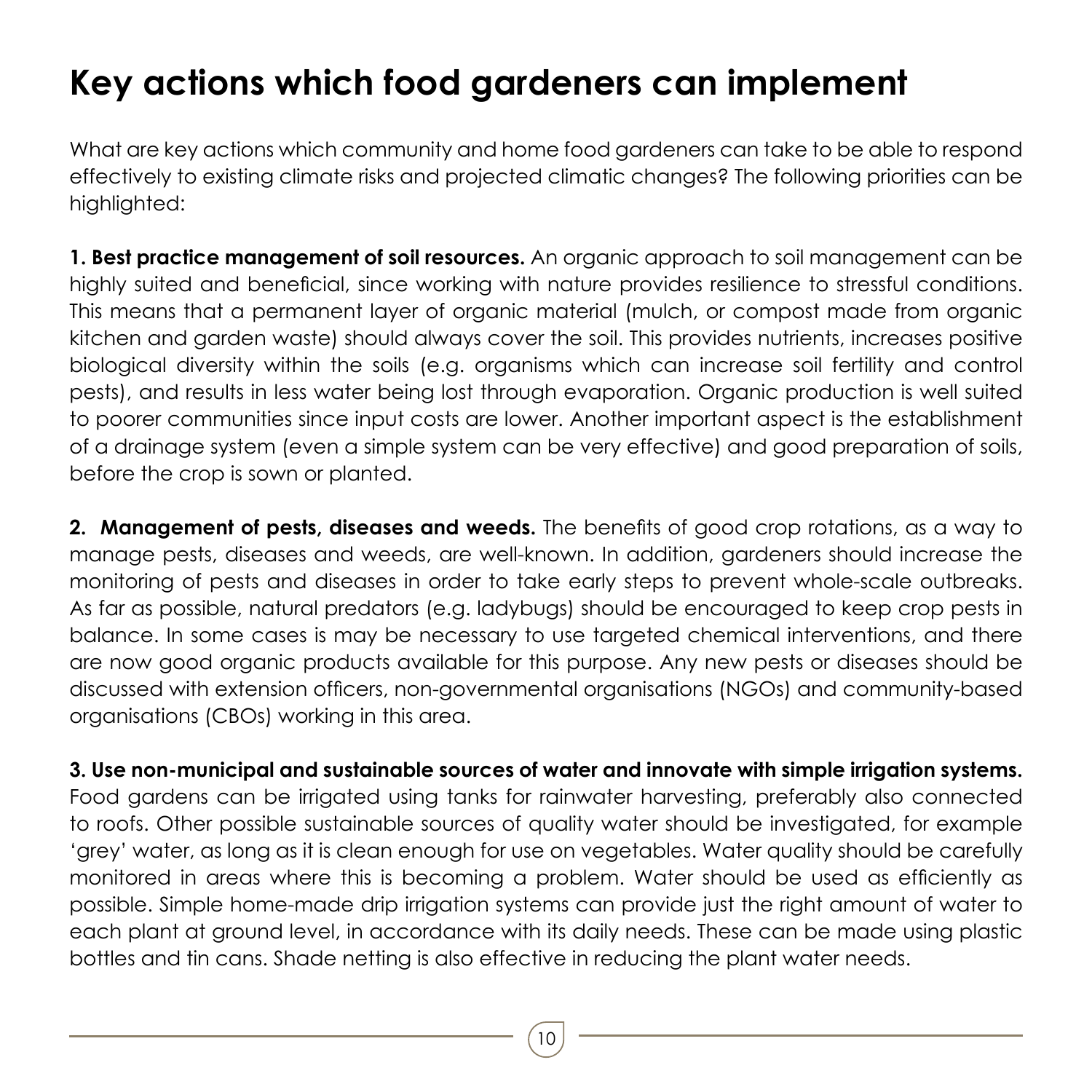**4. Try to prevent damage caused by extreme weather.** Food gardens should be protected from flooding in whatever way is possible in a given area. In some cases, residents should lobby for improved area-wide drainage infrastructure. If this is not yet feasible, structures can be built underneath and around the food garden to facilitate drainage of excess water, especially where this interacts with a high groundwater level. If possible, plant hardy trees around the garden to act as windbreaks and reduce the flow of run-off water. Shade netting can be very effective in preventing heat stress and sunburn, and reduce the water needed, but this can increase the incidence of pests and diseases which need to be carefully monitored.

**5.** Take an active part in accessing **information** and communicating regularly with those who can help, e.g. extension officers, other government agencies, NGOs, CBOs, and other experienced members of the community. Encourage these support groups and individual partners to find out more about climate change and how it is expected to impact on the area in which you live, and the crops you grow.

Further information on all these responses and opportunities, and others, can be found on the GreenAgri information portal: **http://www.greenagri.org.za**

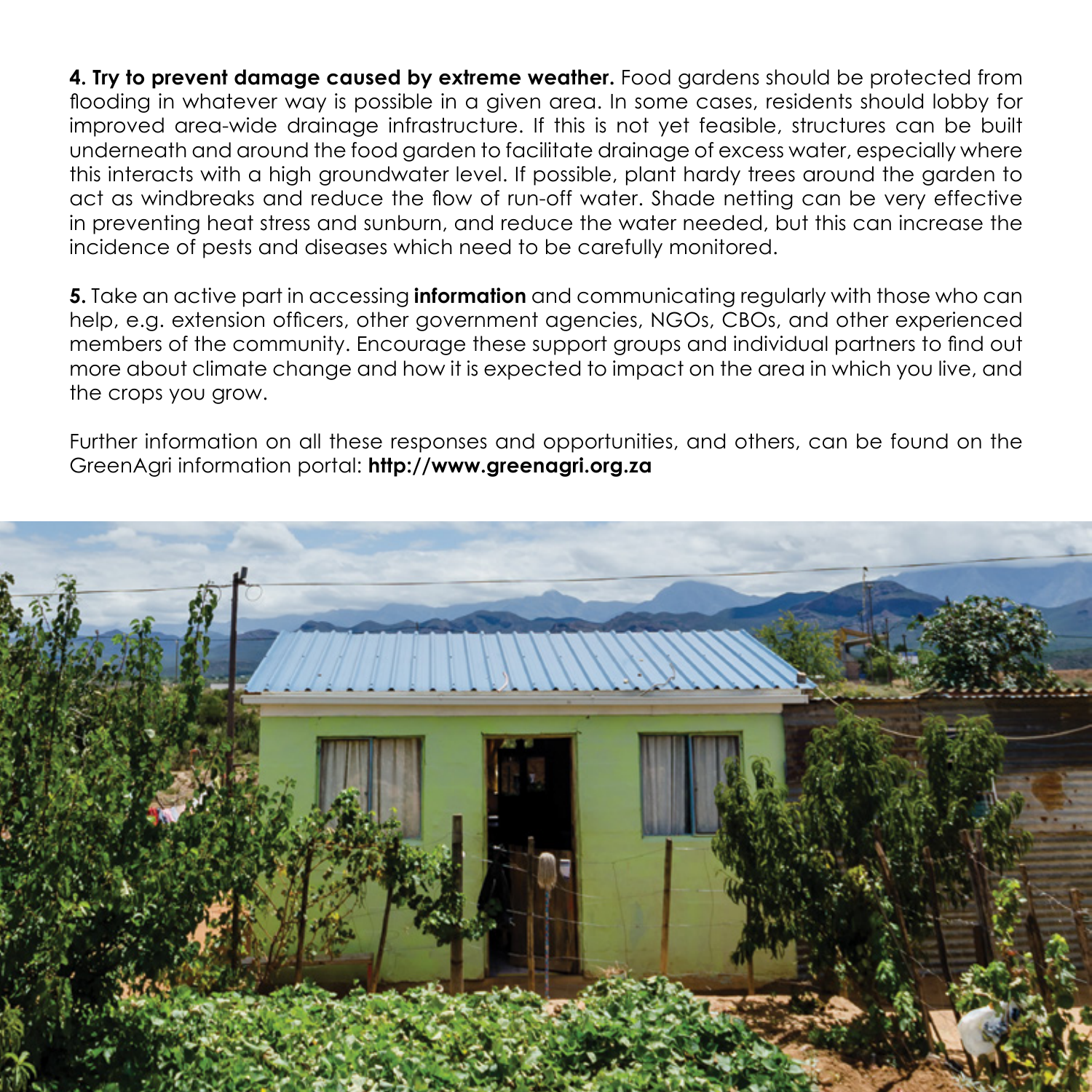# **Key actions for government, NGOs and CBOs**

Programmes initiated and conducted by government agencies, NGOs and CBOs to support the development of food gardens across the province play a very important role in helping poor communities become more food and nutritionally secure. There are many challenges facing these programmes and climate change is not often recognised as a priority. However, a successful climate change response for the agricultural sector of the Western Cape should not ignore the climate risks which food gardens are exposed to. The beneficiaries can be regarded as a vulnerable group, and as such deserve to be empowered with respect to becoming more climate-resilient.

The most important action for government, NGOs and CBOs is the training of their staff to better understand the nature of climate change and how it represents a threat to food gardens and the communities who tend them. This training should be context-specific i.e. urban or rural, different agro-climatic zones, gardens of various sizes and for differences scales of production. Secondly, garden design and operation should incorporate the assessment of climate change and what steps should be taken in a particular context to provide protection. Many good practices, such as mulching and the use of compost, or the installation of rainwater tanks, are already becoming mainstreamed. However, more can be done. Finally, government, NGOs and CBOs should collaborate more, and share experiences of best practice. A common message should emerge around the need to establish food gardens which are climate-resilient and self-sufficient.

In the context of food insecurity and a dominant food system which currently does not work well for impoverished communities, a better understanding is required of the relationship between local commercial and smallholder food production, the need for subsistence agriculture (including food gardens), and the food system. A systems approach should be taken to ensure that the overall response to the threats and impacts of climate change is holistic and not limited to site-specific technological solutions for different farming systems.

Under the right conditions, food gardens can become an important component of a food security strategy under conditions of climate change, but this may not always be the case. In an urbanising South Africa, it is important to acknowledge that food gardens should by no means be the sole strategy for household food security. It is also critically important to protect arable land in areas within and close to city and town boundaries for the larger-scale production of vegetables. These peri-urban agricultural areas play a vital role in urban food systems by providing affordable and nutritious food to poor urban households.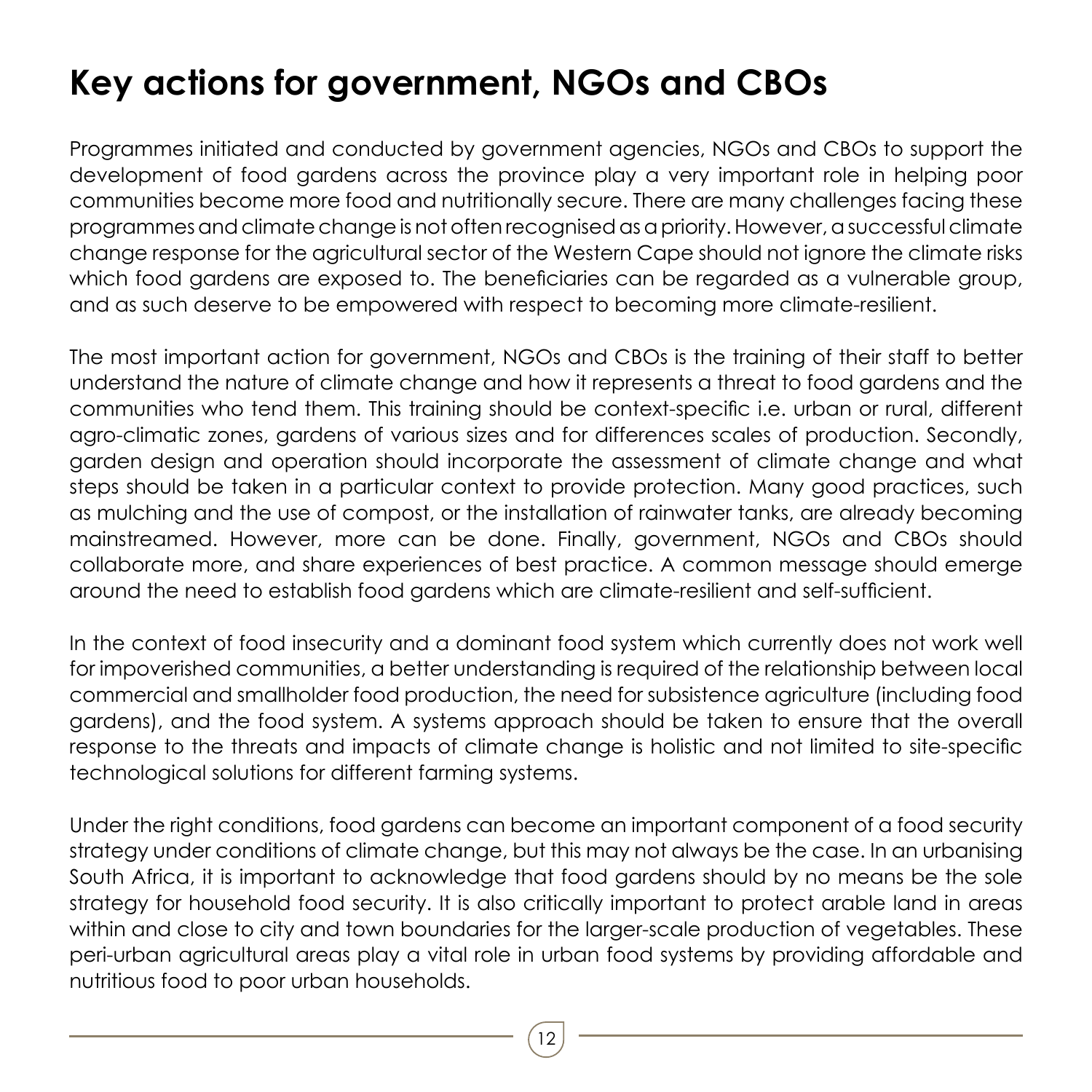#### **Contact us:**

To find out more or send comments or questions please visit **www.greenagri.org.za**